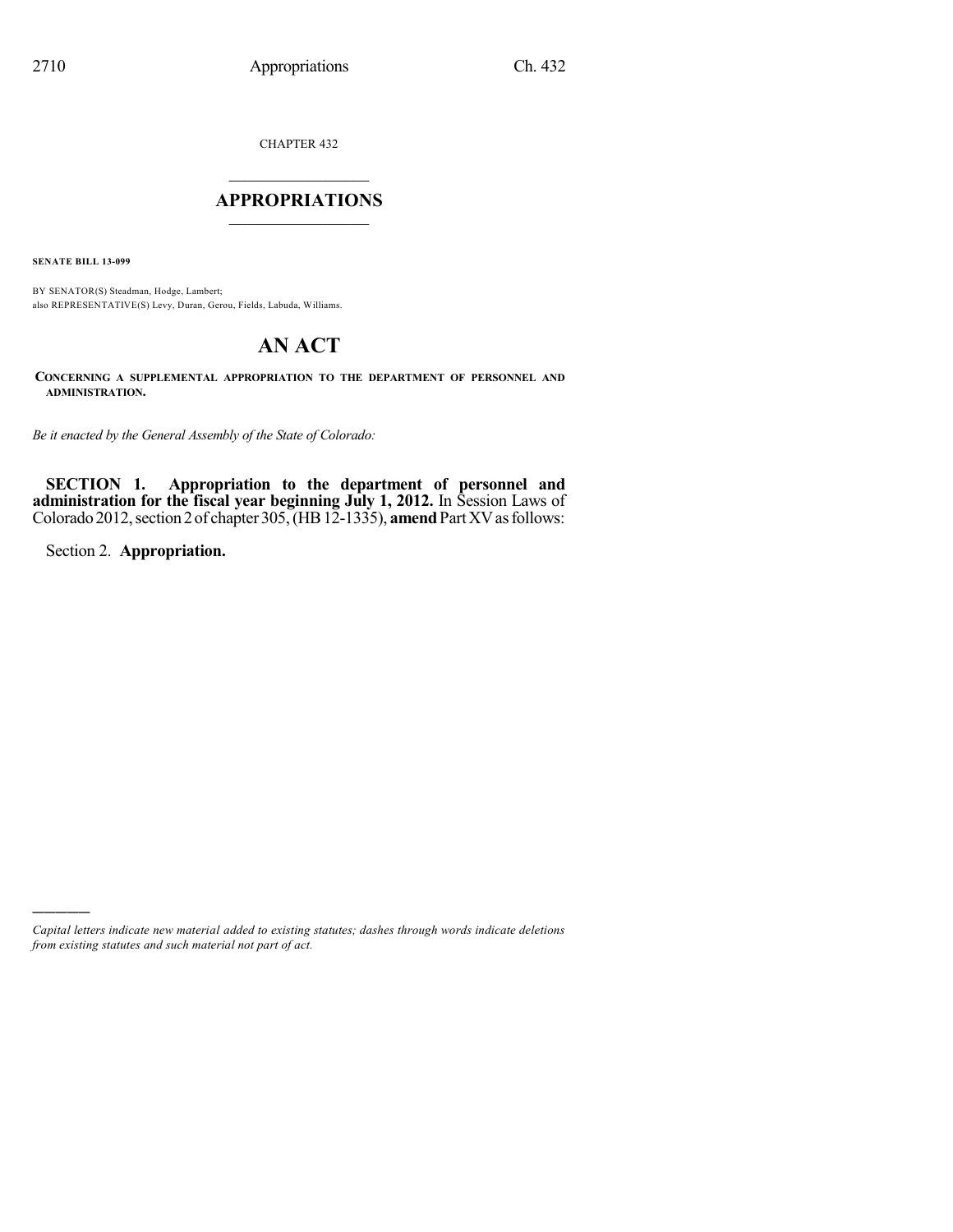|                 |              |             | APPROPRIATION FROM |              |                       |              |  |  |
|-----------------|--------------|-------------|--------------------|--------------|-----------------------|--------------|--|--|
|                 |              |             |                    |              |                       |              |  |  |
| ITEM &          | <b>TOTAL</b> | GENERAL     | <b>GENERAL</b>     | <b>CASH</b>  | <b>REAPPROPRIATED</b> | FEDERAL      |  |  |
| <b>SUBTOTAL</b> |              | <b>FUND</b> | <b>FUND</b>        | <b>FUNDS</b> | <b>FUNDS</b>          | <b>FUNDS</b> |  |  |
|                 |              |             | <b>EXEMPT</b>      |              |                       |              |  |  |
|                 |              |             |                    |              |                       |              |  |  |

## **PART XV DEPARTMENT OF PERSONNEL AND ADMINISTRATION**

## **(1) EXECUTIVE DIRECTOR'S OFFICE**

| (A) Department Administration    |           |         |                     |                      |
|----------------------------------|-----------|---------|---------------------|----------------------|
| Personal Services                | 1,664,580 |         | 15,648 <sup>a</sup> | $1,648,932^b$        |
|                                  |           |         |                     | $(19.8$ FTE)         |
| Health, Life, and Dental         | 2,323,160 | 644.083 | $169,530^a$         | $1,509,547^{\circ}$  |
| Short-term Disability            | 33,585    | 12,230  | $2,319^a$           | 19.036c              |
| S.B. 04-257 Amortization         |           |         |                     |                      |
| <b>Equalization Disbursement</b> | 635,318   | 223,125 | $48,191^a$          | 364,002 <sup>c</sup> |
| S.B. 06-235 Supplemental         |           |         |                     |                      |
| Amortization Equalization        |           |         |                     |                      |
| Disbursement                     | 545,059   | 190,830 | $41,414^a$          | $312,815^{\circ}$    |
| Shift Differential               | 39,582    |         |                     | 39,582 <sup>c</sup>  |
| Workers' Compensation            | 220,543   | 60,409  | 19,018 <sup>a</sup> | $141,116^c$          |
| <b>Operating Expenses</b>        | 100,481   |         |                     | 100.481 <sup>b</sup> |
| Legal Services                   |           |         |                     |                      |
| for $2,563$ hours                | 197,992   | 138,771 | $9,464^a$           | 49,757 <sup>c</sup>  |
|                                  |           |         |                     |                      |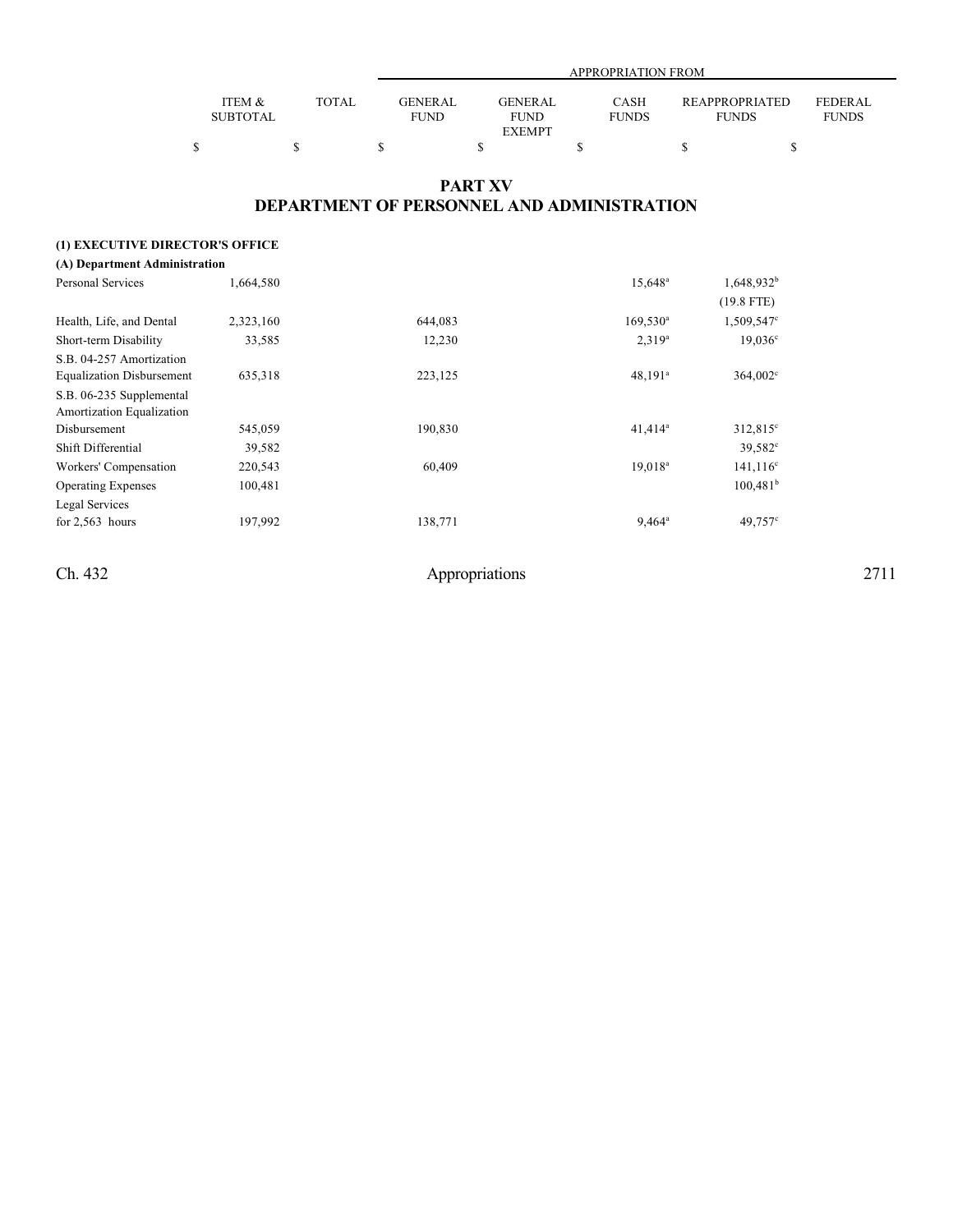|                                         |                           |              |                               |                                                | APPROPRIATION FROM    |                                       |                                |
|-----------------------------------------|---------------------------|--------------|-------------------------------|------------------------------------------------|-----------------------|---------------------------------------|--------------------------------|
|                                         | ITEM &<br><b>SUBTOTAL</b> | <b>TOTAL</b> | <b>GENERAL</b><br><b>FUND</b> | <b>GENERAL</b><br><b>FUND</b><br><b>EXEMPT</b> | CASH<br><b>FUNDS</b>  | <b>REAPPROPRIATED</b><br><b>FUNDS</b> | <b>FEDERAL</b><br><b>FUNDS</b> |
|                                         | \$                        | \$           | \$                            | \$                                             | \$                    | \$<br>\$                              |                                |
| Administrative                          |                           |              |                               |                                                |                       |                                       |                                |
| Law Judge Services                      | 4,697                     |              |                               |                                                | $4,697$ <sup>a</sup>  |                                       |                                |
| Purchase of Services from               |                           |              |                               |                                                |                       |                                       |                                |
| Computer Center                         | 127,402                   |              | 72,997                        |                                                | $5,369^{\rm a}$       | $49,036^{\circ}$                      |                                |
| <b>Multiuse Network</b>                 |                           |              |                               |                                                |                       |                                       |                                |
| Payments                                | 420,164                   |              | 115,084                       |                                                | $36,230$ <sup>a</sup> | $268,850^{\circ}$                     |                                |
| Management and<br>Administration of OIT | 35,884                    |              | 9,829                         |                                                | $3,094^a$             | 22.961°                               |                                |
| Payment to Risk                         |                           |              |                               |                                                |                       |                                       |                                |
| Management and                          |                           |              |                               |                                                |                       |                                       |                                |
| Property Funds                          | 657,049                   |              | 179,974                       |                                                | $56,659$ <sup>a</sup> | $420,416^\circ$                       |                                |
|                                         | 682,310                   |              | 186,894                       |                                                | 58,837 <sup>a</sup>   | $436,579^{\circ}$                     |                                |
| Vehicle Lease Payments                  | 89,802                    |              |                               |                                                | $2,256^a$             | $87,546^{\circ}$                      |                                |
| <b>Leased Space</b>                     | 1,270,593                 |              | 454,781                       |                                                | 88,570 <sup>a</sup>   | $727,242^{\circ}$                     |                                |
| Capitol Complex Leased                  |                           |              |                               |                                                |                       |                                       |                                |
| Space                                   | 837,576                   |              | 611,783                       |                                                | 32,971 <sup>a</sup>   | 192,822 <sup>c</sup>                  |                                |
| Communications                          |                           |              |                               |                                                |                       |                                       |                                |
| Services Payments                       | 1,517                     |              | 758                           |                                                |                       | 759 <sup>c</sup>                      |                                |
| <b>COFRS</b> Modernization              | 288,061                   |              | 128,128                       |                                                | $16,396^a$            | 143,537 <sup>c</sup>                  |                                |
|                                         | 9,493,045                 |              |                               |                                                |                       |                                       |                                |
|                                         | 9,518,306                 |              |                               |                                                |                       |                                       |                                |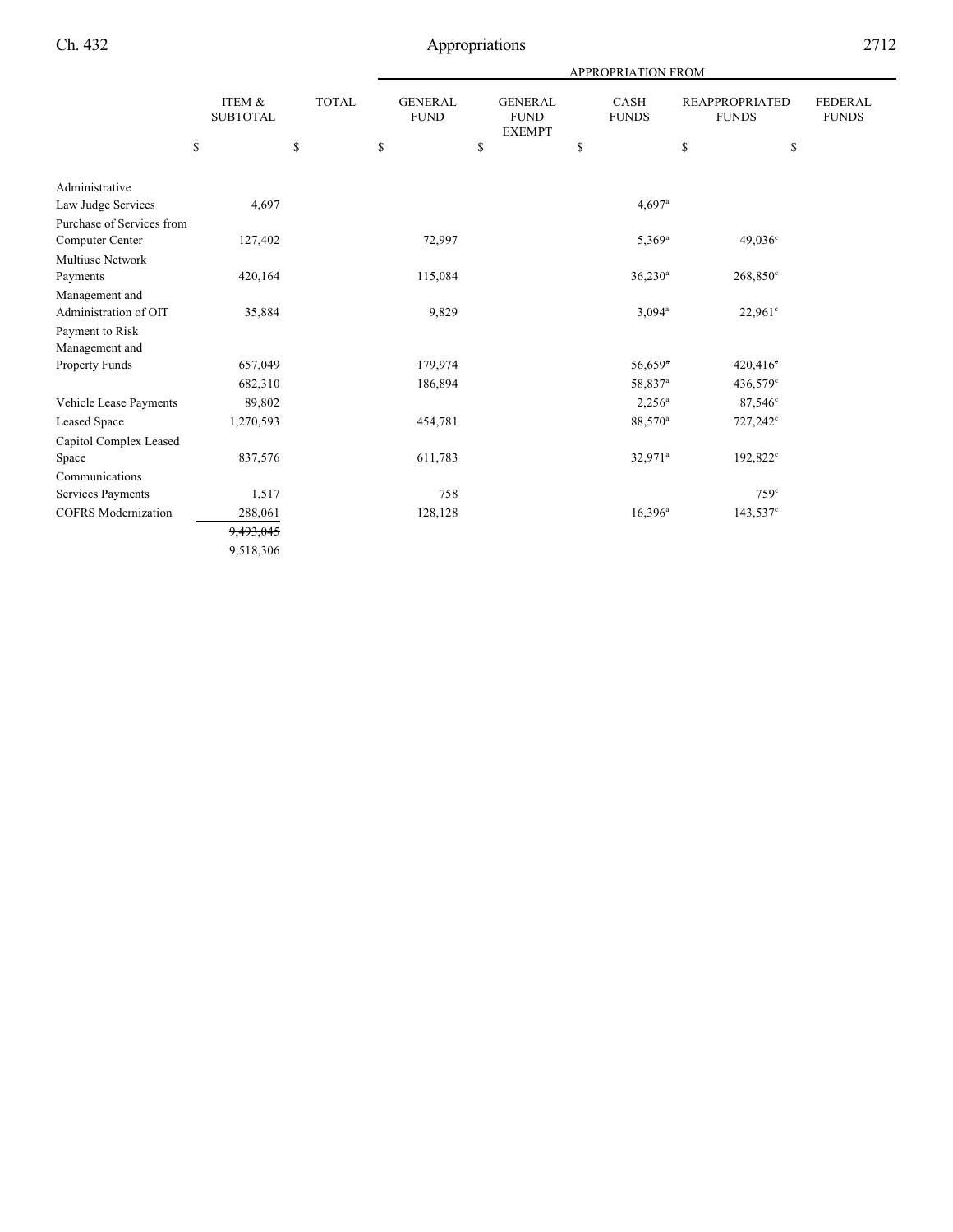<sup>a</sup> These amounts shall be from various sources of cash funds including, but not limited to, the Group Benefit Plans Reserve Fund created in Section 24-50-613 (1), C.R.S., the Supplier Database Cash Fund created in Section 24-102-202.5 (2) (a), C.R.S., and the Debt Collections Fund created in Section 24-30-202.4 (3) (e), C.R.S.

<sup>b</sup> These amounts shall be from statewide indirect cost recoveries from the Department of Personnel.

 $\degree$  These amounts shall be from user fees from state agencies.

| (B) Statewide Special Purpose   |              |
|---------------------------------|--------------|
| (1) Colorado State Employees    |              |
| <b>Assistance Program</b>       |              |
| <b>Personal Services</b>        | 621,877      |
|                                 | $(10.0$ FTE) |
| <b>Operating Expenses</b>       | 52,844       |
| <b>Indirect Cost Assessment</b> | 130,199      |
|                                 | 804,920      |

<sup>a</sup> This amount shall be set forth by the Department in the program procedures adopted pursuant to Section 24-50-604 (1) (k) (IV), C.R.S., and may include, but need not be limited to, funds from the Group Benefit Plans Reserve Fund created in Section 24-50-613 (1), C.R.S., the Risk Management Fund created in Section 24-30-1510 (1) (a), C.R.S., and interest derived from the investment of said funds.

| (2) Office of the State     |             |             |                   |                 |
|-----------------------------|-------------|-------------|-------------------|-----------------|
| Architect                   | 467,005     | 467,005     |                   |                 |
|                             |             | $(5.0$ FTE) |                   |                 |
| (3) Colorado State Archives |             |             |                   |                 |
| Personal Services           | 530,013     | 408,974     | $110,302^{\rm a}$ | $10,737^b$      |
|                             | $(8.0$ FTE) |             |                   |                 |
| <b>Operating Expenses</b>   | 56,794      | 51,551      |                   | $5.243^{\circ}$ |
|                             | 586,807     |             |                   |                 |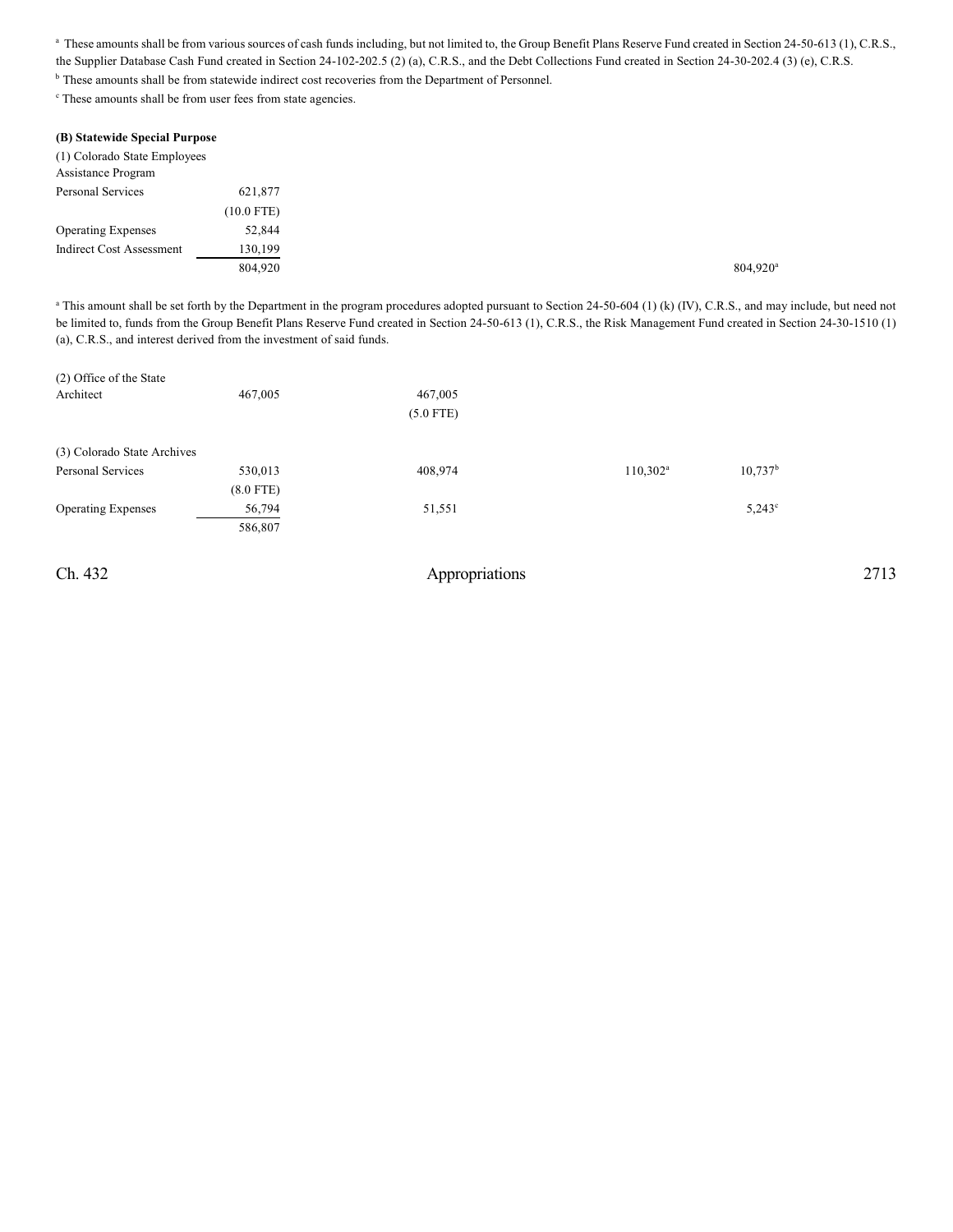$\begin{array}{ccccccccccc} \texttt{S} & \texttt{S} & \texttt{S} & \texttt{S} & \texttt{S} & \texttt{S} & \texttt{S} & \texttt{S} & \texttt{S} & \texttt{S} & \texttt{S} & \texttt{S} & \texttt{S} & \texttt{S} & \texttt{S} & \texttt{S} & \texttt{S} & \texttt{S} & \texttt{S} & \texttt{S} & \texttt{S} & \texttt{S} & \texttt{S} & \texttt{S} & \texttt{S} & \texttt{S} & \texttt{S} & \texttt{S} & \texttt{S} & \texttt{S} & \$ 

GENERAL FUND EXEMPT

FUNDS

| Ch. 432 |        | Appropriations |                    |                |      |                | 2714           |  |
|---------|--------|----------------|--------------------|----------------|------|----------------|----------------|--|
|         |        |                | APPROPRIATION FROM |                |      |                |                |  |
|         | ITEM & | <b>TOTAL</b>   | <b>GENERAL</b>     | <b>GENERAL</b> | CASH | REAPPROPRIATED | <b>FEDERAL</b> |  |

FUNDS

 $^{\circ}$  This amount shall be from user fees from non-state agencies.

ITEM & SUBTOTAL

 $<sup>b</sup>$  This amount shall be from user fees from state agencies.</sup>

<sup>c</sup> This amount shall be from statewide indirect cost recoveries from the Department of Personnel.

| 128,823     | $128,823^a$ |
|-------------|-------------|
| $(2.0$ FTE) |             |
| 128,823     |             |
|             |             |

FUND

TOTAL GENERAL

<sup>a</sup> This amount shall be from offender fees deposited to the Address Confidentiality Program Surcharge Fund created in Section 24-30-2114 (4) (a), C.R.S.

| (5) Other Statewide Special Purpose |         |         |           |
|-------------------------------------|---------|---------|-----------|
| Test Facility Lease                 | 119.842 | 119.842 |           |
| <b>Employment Security</b>          |         |         |           |
| <b>Contract Payment</b>             | 18,000  | 11.264  | $6.736^a$ |
|                                     | 137.842 |         |           |

<sup>a</sup> This amount shall be from fees from user agencies based on historical utilization.

FUNDS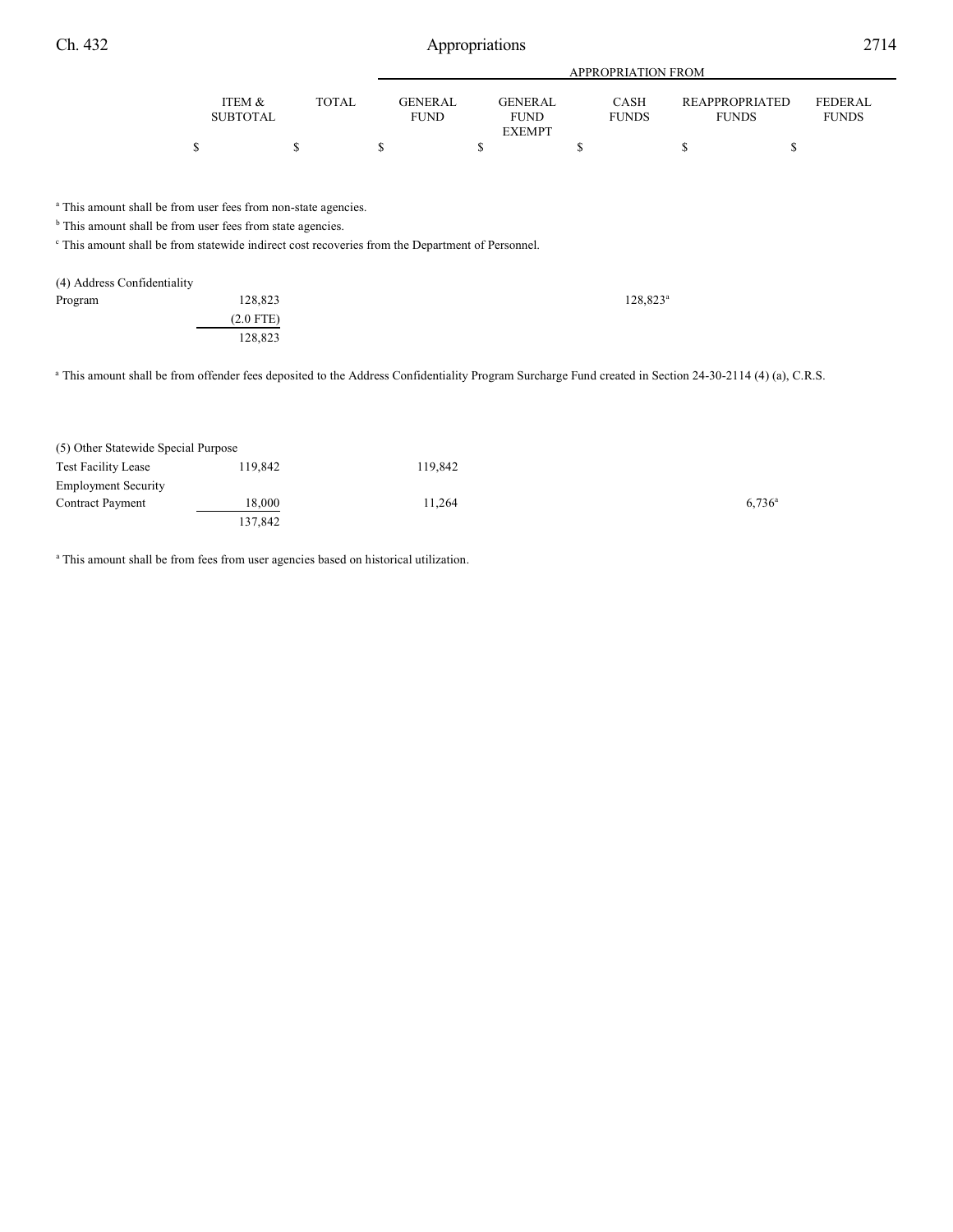## 11,618,442 11,643,703

| (2) DIVISION OF HUMAN<br><b>RESOURCES</b> |              |
|-------------------------------------------|--------------|
| (A) Human Resource Services               |              |
| (1) State Agency Services                 |              |
| Personal Services                         | 1,617,780    |
|                                           | $(20.2$ FTE) |
| <b>Operating Expenses</b>                 | 88,496       |
|                                           | 1,706,276    |

a Of this amount, \$995,668 shall be from statewide indirect cost recoveries from the Department of Personnel, \$595,824 shall be from statewide indirect cost recoveries from the Department of Labor and Employment, \$105,838 shall be from statewide indirect cost recoveries from the Department of State, and \$8,946 shall be from statewide indirect cost recoveries from the Department of Transportation.

| (2) Training Services     |         |                       |                        |
|---------------------------|---------|-----------------------|------------------------|
| <b>Personal Services</b>  | 653,578 | $36,837$ <sup>n</sup> | $616,741$ <sup>b</sup> |
|                           | 596,152 | 33,417 <sup>a</sup>   | $562,735^{\rm b}$      |
|                           |         |                       | $(1.0$ FTE)            |
| <b>Operating Expenses</b> | 23,116  | $3,468^{\circ}$       | 19,648                 |
|                           | 80,542  | $6,888^a$             | $73,654^b$             |
| Indirect Cost Assessment  | 13,898  |                       | 13,898 <sup>b</sup>    |
|                           | 690.592 |                       |                        |

<sup>a</sup> These amounts shall be from training revenue from non-state agencies and institutions of higher education.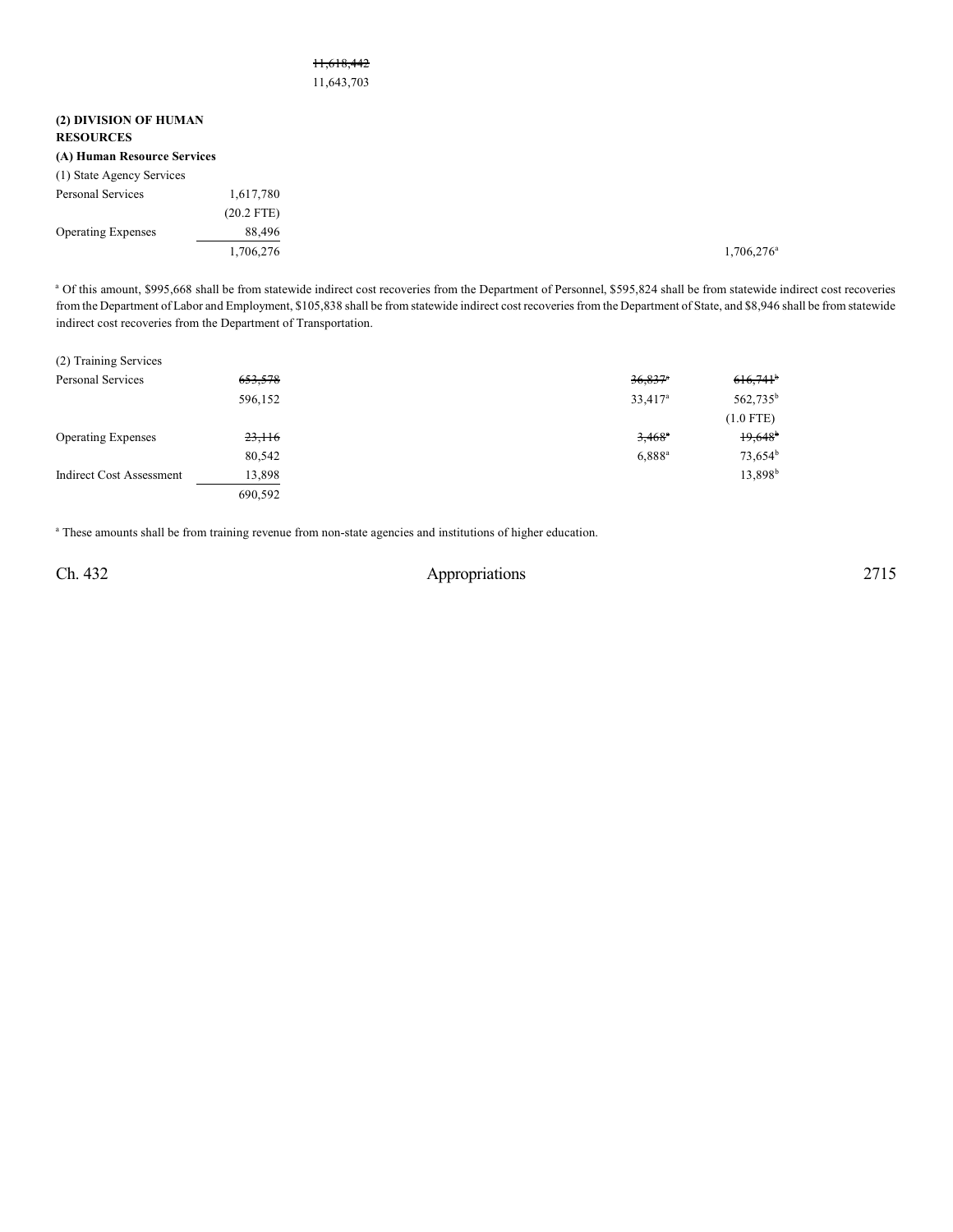# Ch. 432 Appropriations 2716

|                                                                                                                  |                           |              |                               |                                                | APPROPRIATION FROM          |                                       |                                |
|------------------------------------------------------------------------------------------------------------------|---------------------------|--------------|-------------------------------|------------------------------------------------|-----------------------------|---------------------------------------|--------------------------------|
|                                                                                                                  | ITEM &<br><b>SUBTOTAL</b> | <b>TOTAL</b> | <b>GENERAL</b><br><b>FUND</b> | <b>GENERAL</b><br><b>FUND</b><br><b>EXEMPT</b> | <b>CASH</b><br><b>FUNDS</b> | <b>REAPPROPRIATED</b><br><b>FUNDS</b> | <b>FEDERAL</b><br><b>FUNDS</b> |
|                                                                                                                  | \$                        | \$           | S                             | \$                                             | \$                          | \$<br>\$                              |                                |
| <sup>b</sup> These amounts shall be from training revenue from state agencies.<br>(B) Employee Benefits Services |                           |              |                               |                                                |                             |                                       |                                |
| Personal Services                                                                                                | 778,013                   |              |                               |                                                | 778,013 <sup>a</sup>        |                                       |                                |
|                                                                                                                  |                           |              |                               |                                                | $(10.0$ FTE)                |                                       |                                |
| <b>Operating Expenses</b>                                                                                        | 58,324                    |              |                               |                                                | 58,324 <sup>a</sup>         |                                       |                                |
| <b>Utilization Review</b>                                                                                        | 40,000                    |              |                               |                                                | $40,000^a$                  |                                       |                                |
| H.B. 07-1335<br>Supplemental State                                                                               |                           |              |                               |                                                |                             |                                       |                                |
| Contribution Fund                                                                                                | 1,278,660                 |              |                               |                                                | $1,278,660(I)^{b}$          |                                       |                                |
| <b>Indirect Cost Assessment</b>                                                                                  | 119,427                   |              |                               |                                                | $119,427$ <sup>a</sup>      |                                       |                                |
|                                                                                                                  | 2,274,424                 |              |                               |                                                |                             |                                       |                                |

<sup>a</sup> These amounts shall be from the Group Benefit Plans Reserve Fund created in Section 24-50-613 (1), C.R.S.

<sup>b</sup> This amount shall be from the Supplemental State Contribution Fund created in Section 24-50-609 (5), C.R.S. Moneys in the Supplemental State Contribution Fund are continuously appropriated and are included for informational purposes only.

| (C) Risk Management Services |         |                      |
|------------------------------|---------|----------------------|
| Personal Services            | 753.646 | 753.646 <sup>a</sup> |
|                              |         | $(10.5$ FTE)         |
| <b>Operating Expenses</b>    | 68.427  | 68.427 <sup>a</sup>  |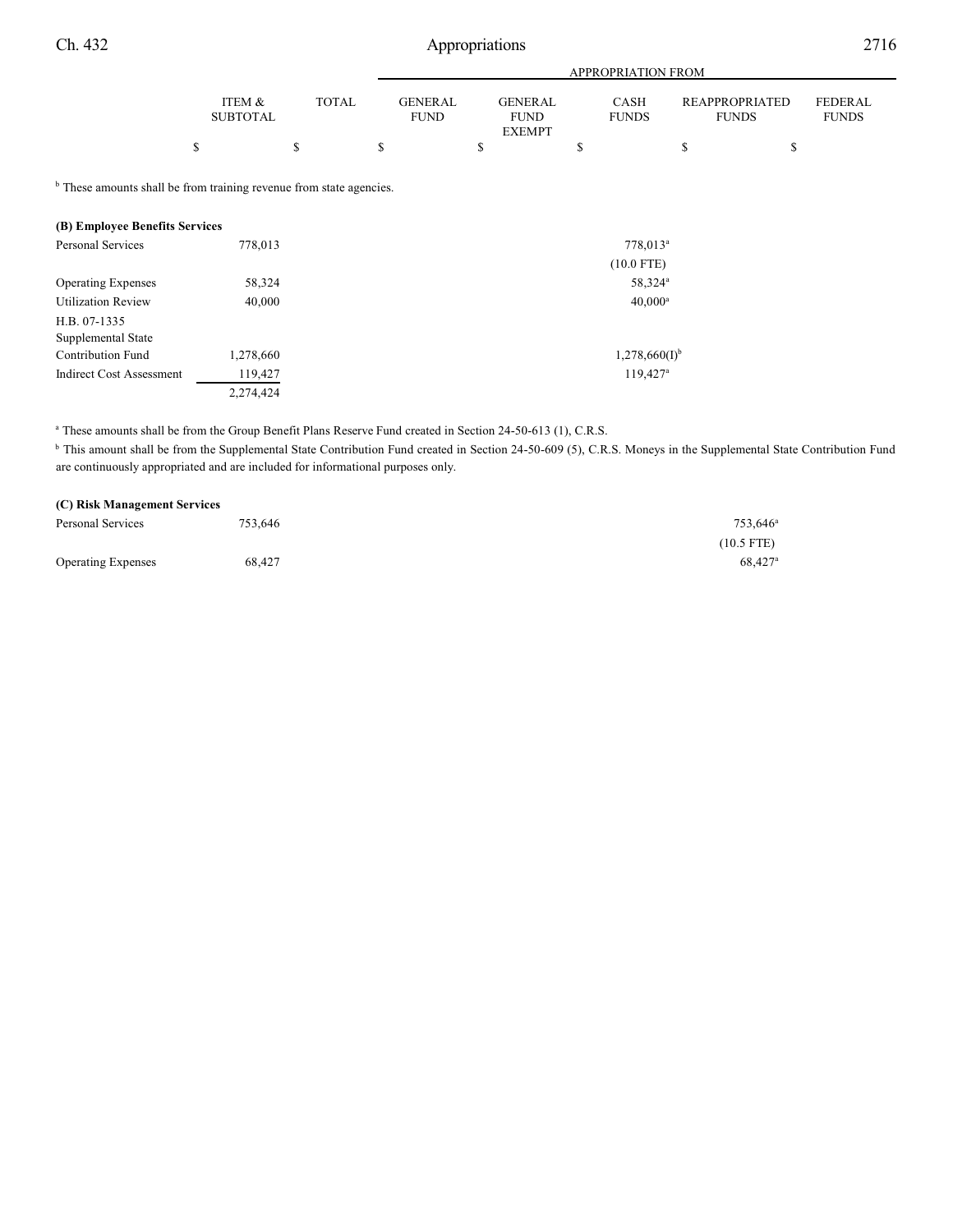| Legal Services                  |            |                             |
|---------------------------------|------------|-----------------------------|
| for $31,860$ hours              | 2,461,185  | $2,461,185(I)^{b}$          |
| <b>Liability Premiums</b>       | 4,674,104  | $4,674,104(f)$ <sup>b</sup> |
|                                 | 7,446,986  | 7,446,986(I) <sup>b</sup>   |
| <b>Property Premiums</b>        | 8,698,417  | $8,698,417(1)^c$            |
| Workers' Compensation           |            |                             |
| Premiums                        | 38,808,757 | 38,808,757 <sup>d</sup>     |
| <b>Indirect Cost Assessment</b> | 52,088     | 52,088 <sup>a</sup>         |
|                                 | 55,516,624 |                             |
|                                 | 58,289,506 |                             |
|                                 |            |                             |

<sup>a</sup> These amounts shall be from the Risk Management Fund created in Section 24-30-1510 (1) (a), C.R.S., pursuant to Section 24-30-1510 (3), C.R.S., the Self-Insured Property Fund created in Section 24-30-1510.5 (1) (a), C.R.S., pursuant to Section 24-30-1510.5 (3), C.R.S., and the State Employee Workers' Compensation Account created in Section 24-30-1510.7 (1) (a), C.R.S., pursuant to Section 24-30-1510.7 (2), C.R.S.

<sup>b</sup> These amounts shall be from appropriations to other state agencies for the Risk Management Fund created in Section 24-30-1510 (1) (a), C.R.S. For informational purposes, moneys in this fund are continuously appropriated for purposes other than the direct and indirect administrative costs of operating the risk management system. This amount shall be from appropriations to other state agencies for the Self-Insured Property Fund created in Section  $24-30-1510.5$  (1) (a), C.R.S. For informational purposes, moneys in this fund are continuously appropriated for purposes other than the direct and indirect administrative costs of operating the risk management system. <sup>d</sup> This amount shall be from appropriations to other state agencies for the State Employee Workers' Compensation Account created in Section 24-30-1510.7 (1) (a), C.R.S.

> 60,187,916 62,960,798

#### **(3) CONSTITUTIONALLY INDEPENDENT ENTITIES**

**(A) Personnel Board**

| Personal Services | 473,603 | 472,425 | $1,178^a$ |
|-------------------|---------|---------|-----------|
|                   |         |         |           |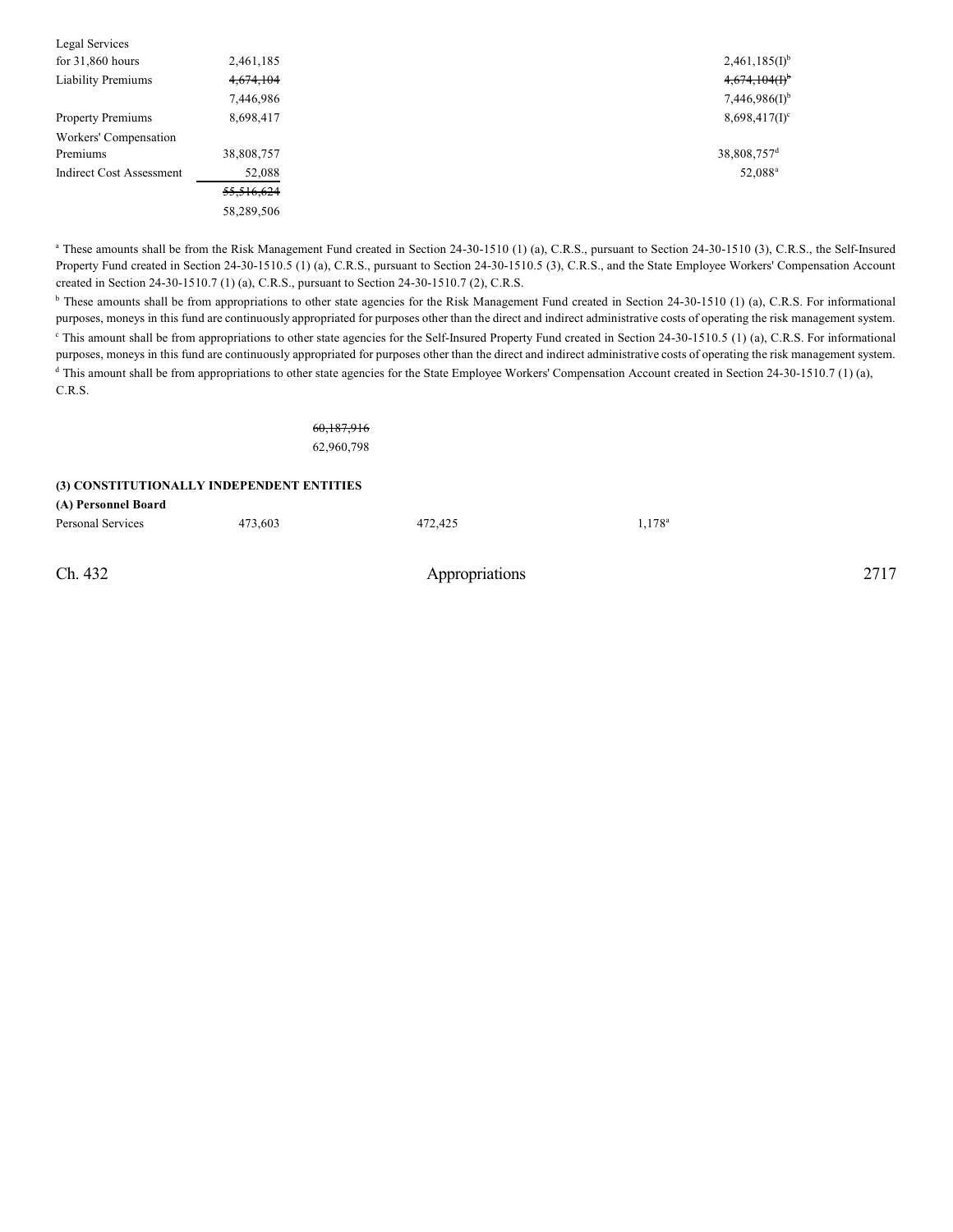Ch. 432 Appropriations 2718

|                           |    |                           |    |         |              |                               | <b>APPROPRIATION FROM</b>                      |                      |                                       |  |                                |
|---------------------------|----|---------------------------|----|---------|--------------|-------------------------------|------------------------------------------------|----------------------|---------------------------------------|--|--------------------------------|
|                           |    | ITEM &<br><b>SUBTOTAL</b> |    |         | <b>TOTAL</b> | <b>GENERAL</b><br><b>FUND</b> | <b>GENERAL</b><br><b>FUND</b><br><b>EXEMPT</b> | CASH<br><b>FUNDS</b> | <b>REAPPROPRIATED</b><br><b>FUNDS</b> |  | <b>FEDERAL</b><br><b>FUNDS</b> |
|                           | \$ |                           | \$ |         | \$           | \$                            | \$                                             | \$                   | \$                                    |  |                                |
|                           |    | $(4.8$ FTE)               |    |         |              |                               |                                                |                      |                                       |  |                                |
| <b>Operating Expenses</b> |    | 20,505                    |    |         | 1,027        |                               |                                                |                      | $19,478$ <sup>b</sup>                 |  |                                |
| Legal Services            |    |                           |    |         |              |                               |                                                |                      |                                       |  |                                |
| for 330 hours             |    | 25,493                    |    |         | 25,493       |                               |                                                |                      |                                       |  |                                |
|                           |    |                           |    | 519,601 |              |                               |                                                |                      |                                       |  |                                |

<sup>a</sup> This amount shall be from receipts collected for copies of information and case documentation.

<sup>b</sup> This amount shall be from statewide indirect cost recoveries from the Department of Personnel.

| (4) CENTRAL<br><b>SERVICES</b>  |              |
|---------------------------------|--------------|
| (A) Administration              |              |
| Personal Services               | 740,605      |
|                                 | $(10.0$ FTE) |
| <b>Operating Expenses</b>       | 77,427       |
| <b>Indirect Cost Assessment</b> | 110,094      |
|                                 | 928,126      |

 $^{\circ}$  This amount shall be from car rental and travel agency rebates.

<sup>b</sup> This amount shall be from fees from user agencies deposited in the Department of Personnel Revolving Fund created in Section 24-30-1108 (1), C.R.S., and the Motor Fleet Management Fund created in Section 24-30-1115 (1), C.R.S.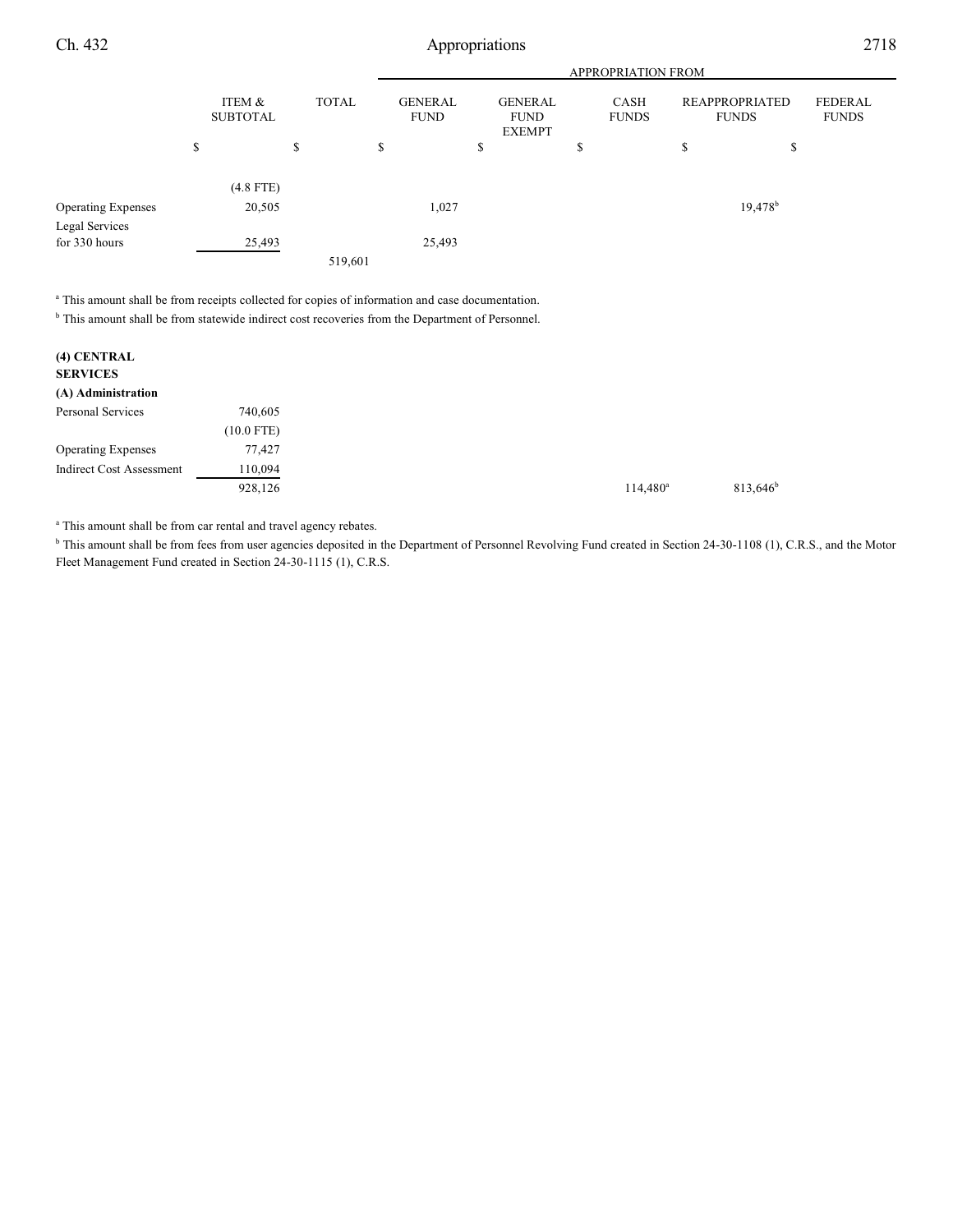## **(B) Integrated Document Solutions**

| <b>Personal Services</b>        | 6,160,955  |        | 133,509 <sup>a</sup> | $6,027,446$ <sup>b</sup> |
|---------------------------------|------------|--------|----------------------|--------------------------|
|                                 |            |        |                      | $(113.6$ FTE)            |
| Personal Services               |            |        |                      |                          |
| Contingency Funds               | 468,656    |        | $8,106^{\rm a}$      | $460,550^{\rm b}$        |
| <b>Operating Expenses</b>       | 12,412,890 |        | 971,105 <sup>a</sup> | 11,441,785 <sup>b</sup>  |
| <b>Operating Expenses</b>       |            |        |                      |                          |
| Contingency Funds               | 700,365    |        | $9,506^{\circ}$      | 690,859 <sup>b</sup>     |
| Utilities                       | 69,000     |        |                      | 69,000 <sup>b</sup>      |
| Mail Equipment Purchase         | 223,754    | 46,130 |                      | $177,624^b$              |
| <b>Indirect Cost Assessment</b> | 920,565    |        |                      | $920,565^b$              |
|                                 | 20,956,185 |        |                      |                          |

 $^{\circ}$  These amounts shall be from user fees from non-state agencies.

<sup>b</sup> These amounts shall be from fees from user agencies deposited in the Department of Personnel Revolving Fund created in Section 24-30-1108 (1), C.R.S.

## **(C) Fleet Management Program and Motor Pool Services**

| Personal Services               | 737,783                 |
|---------------------------------|-------------------------|
|                                 | $(14.0$ FTE)            |
| <b>Operating Expenses</b>       | 25,728,564              |
| Vehicle Replacement             |                         |
| Lease, Purchase or              |                         |
| Lease/Purchase                  | 15,686,775 <sup>a</sup> |
| <b>Indirect Cost Assessment</b> | 681,276                 |
|                                 | 42,834,398              |
|                                 |                         |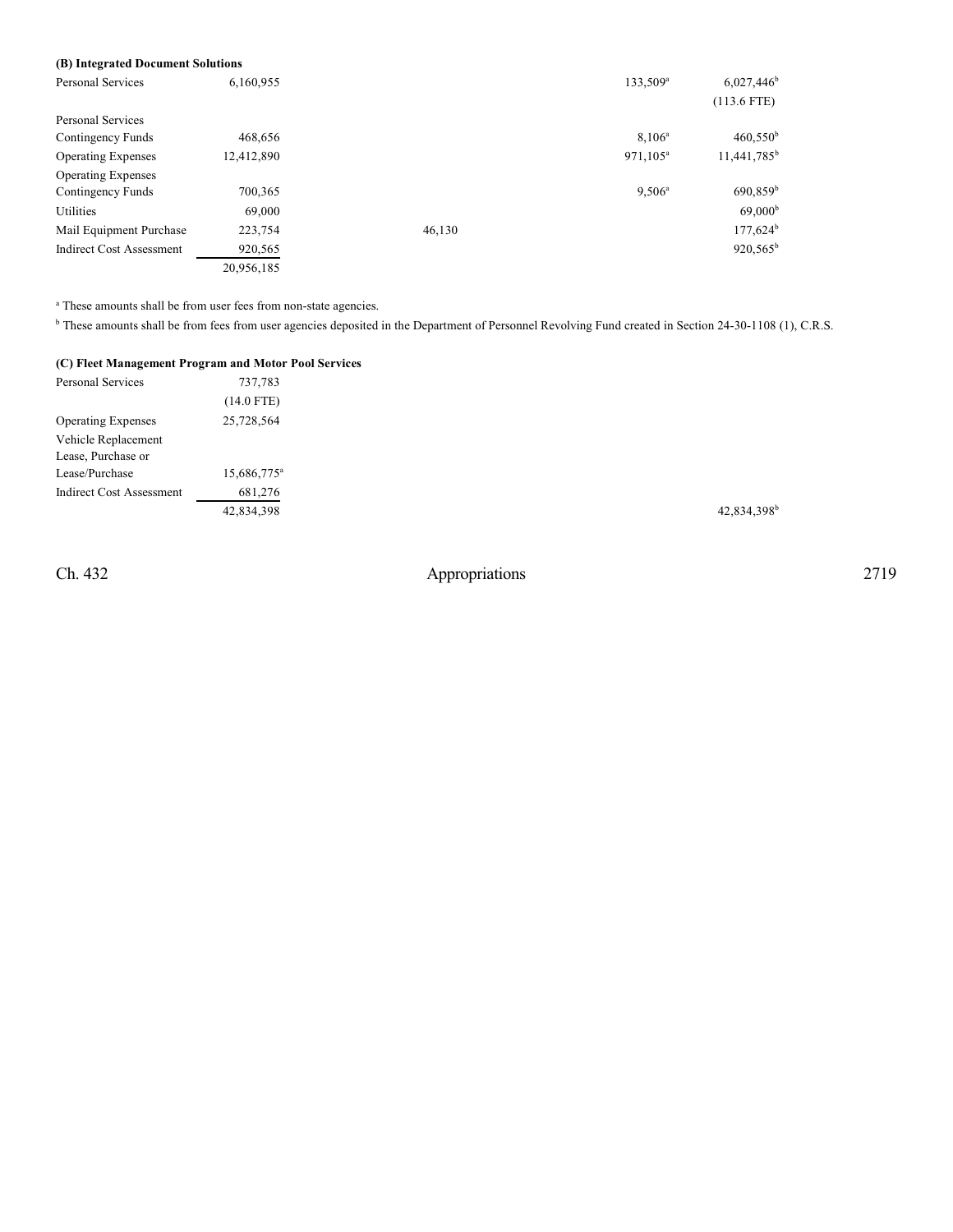| Ch. 432 |                           |       |                        | Appropriations                                 |                             |                                |                                |  |  |  |
|---------|---------------------------|-------|------------------------|------------------------------------------------|-----------------------------|--------------------------------|--------------------------------|--|--|--|
|         |                           |       |                        |                                                |                             |                                |                                |  |  |  |
|         | ITEM &<br><b>SUBTOTAL</b> | TOTAL | GENERAL<br><b>FUND</b> | <b>GENERAL</b><br><b>FUND</b><br><b>EXEMPT</b> | <b>CASH</b><br><b>FUNDS</b> | REAPPROPRIATED<br><b>FUNDS</b> | <b>FEDERAL</b><br><b>FUNDS</b> |  |  |  |

<sup>a</sup> Pursuant to Section 24-82-801 (2), C.R.S., the Department of Personnel and Administration is authorized to enter into a lease-purchase agreement for the approved FY 2012-13 vehicle replacements and additions. The lease-purchase agreement shall be for a period of up to ten years and shall not exceed an amount over \$22,000,000. <sup>b</sup> This amount shall be from fees from user agencies deposited in the Motor Fleet Management Fund created in Section 24-30-1115 (1), C.R.S.

 $\begin{array}{ccccccccccc} \texttt{S} & \texttt{S} & \texttt{S} & \texttt{S} & \texttt{S} & \texttt{S} & \texttt{S} & \texttt{S} & \texttt{S} & \texttt{S} & \texttt{S} & \texttt{S} & \texttt{S} & \texttt{S} & \texttt{S} & \texttt{S} & \texttt{S} & \texttt{S} & \texttt{S} & \texttt{S} & \texttt{S} & \texttt{S} & \texttt{S} & \texttt{S} & \texttt{S} & \texttt{S} & \texttt{S} & \texttt{S} & \texttt{S} & \texttt{S} & \$ 

#### **(D) Facilities Maintenance – Capitol Complex**

| $\sim$ prox                     |              |
|---------------------------------|--------------|
| <b>Personal Services</b>        | 2,803,256    |
|                                 | $(55.2$ FTE) |
| <b>Operating Expenses</b>       | 1,884,034    |
| Capitol Complex Repairs         | 56,520       |
| Capitol Complex Security        | 375,064      |
| Utilities                       | 4,163,025    |
|                                 | 4,963,279    |
| <b>Indirect Cost Assessment</b> | 455,882      |
|                                 | 9,737,781    |
|                                 | 10,538,035   |
|                                 |              |

<sup>a</sup> This amount shall be from non-state revenue deposited in the Department of Personnel Revolving Fund created in Section 24-30-1108 (1), C.R.S.

<sup>b</sup> This amount shall be from user fees from other state agencies deposited in the Department of Personnel Revolving Fund created in Section 24-30-1108 (1), C.R.S.

74,456,490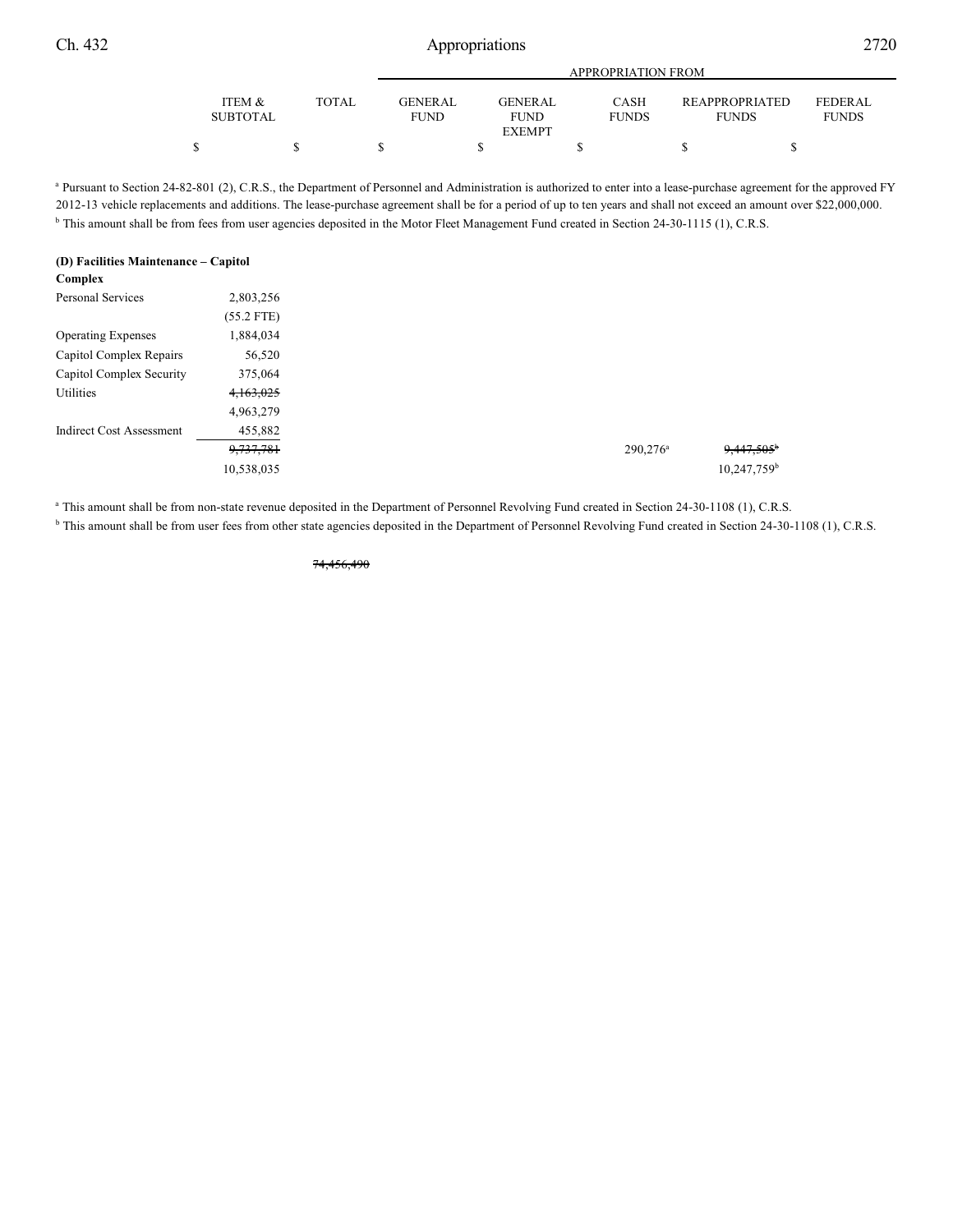#### 75,256,744

### **(5) DIVISION OF ACCOUNTS AND CONTROL - CONTROLLER**

| (A) Office of the State Controller |            |           |                          |                  |
|------------------------------------|------------|-----------|--------------------------|------------------|
| Personal Services                  | 2,561,543  | 2,186,622 | $374,921$ <sup>a</sup>   |                  |
|                                    | (34.8 FTE) |           |                          |                  |
| <b>Operating Expenses</b>          | 130,275    | 6.079     | $105.998^{\text{a}}$     | $18,198^{\rm b}$ |
| Recovery Audit                     |            |           |                          |                  |
| Program Disbursements              | 1,600,000  |           | $1,600,000$ <sup>c</sup> |                  |
|                                    | 4,291,818  |           |                          |                  |

<sup>a</sup> These amounts shall be from rebates received from the Procurement Card Program and from institutions of higher education.

<sup>b</sup> This amount shall be from statewide indirect cost recoveries from the Department of Personnel.

<sup>c</sup> This amount shall be from the Recovery Audit Cash Fund created in Section 24-30-203.5 (8), C.R.S.

### **(B) State Purchasing Office**

| Personal Services         | 805.769 | 805,769 <sup>a</sup> |
|---------------------------|---------|----------------------|
|                           |         | $(12.5$ FTE)         |
| <b>Operating Expenses</b> | 27,000  | $27,000^a$           |
|                           | 832.769 |                      |

a These amounts shall be from rebates received from the Procurement Card Program, institutions of higher education, and reimbursements from the Western States Contracting Alliance (WSCA).

### **(C) Supplier Database**

| Personal Services | <del>238,271</del> | $238,271^{\circ}$    |
|-------------------|--------------------|----------------------|
|                   | 804,474            | 804.474 <sup>a</sup> |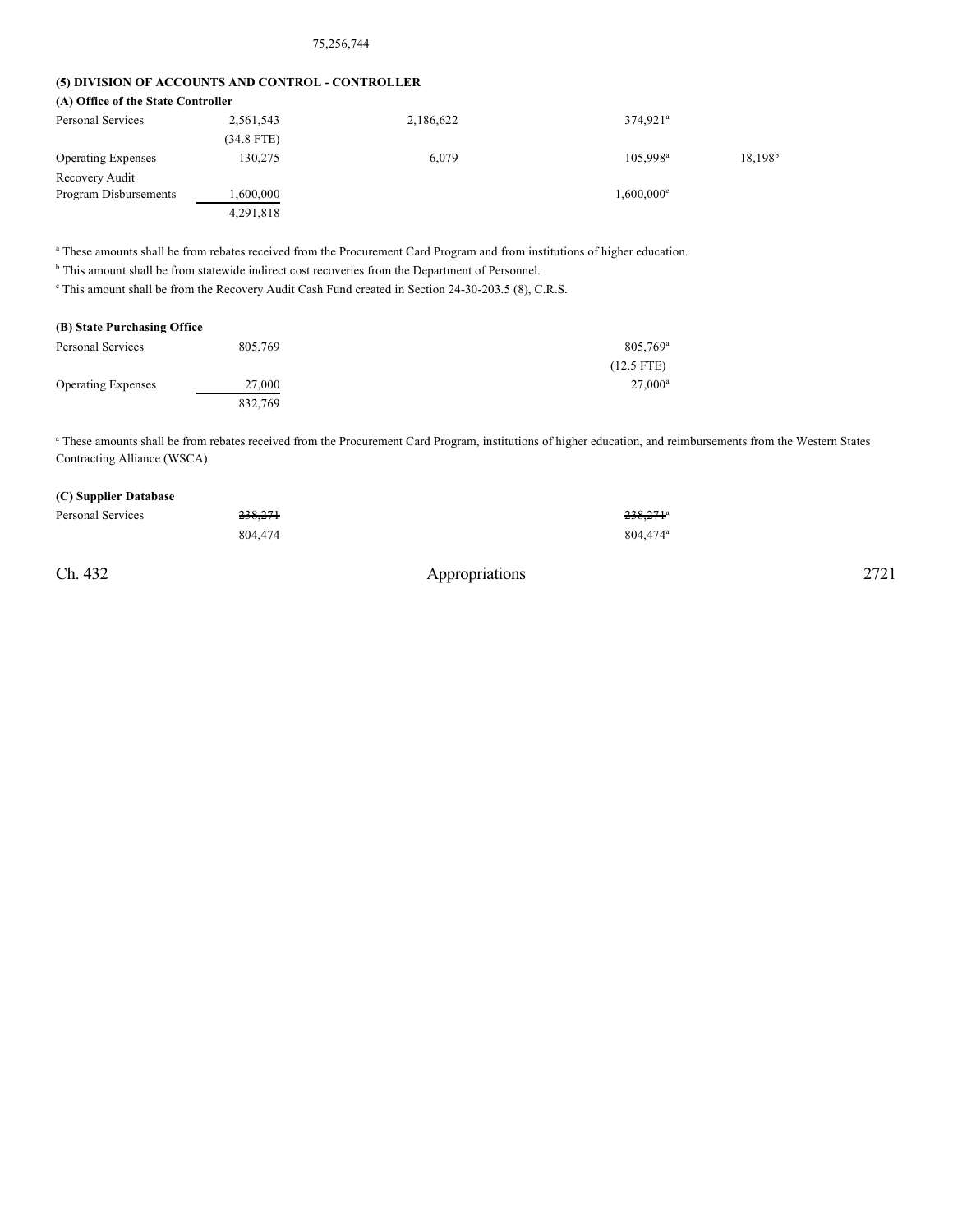Ch. 432 Appropriations 2722

|                           | <b>APPROPRIATION FROM</b> |    |              |    |                               |    |                                                |         |                            |                                       |  |          |                                |
|---------------------------|---------------------------|----|--------------|----|-------------------------------|----|------------------------------------------------|---------|----------------------------|---------------------------------------|--|----------|--------------------------------|
|                           | ITEM &<br><b>SUBTOTAL</b> |    | <b>TOTAL</b> |    | <b>GENERAL</b><br><b>FUND</b> |    | <b>GENERAL</b><br><b>FUND</b><br><b>EXEMPT</b> |         | CASH<br><b>FUNDS</b>       | <b>REAPPROPRIATED</b><br><b>FUNDS</b> |  |          | <b>FEDERAL</b><br><b>FUNDS</b> |
|                           | \$                        | \$ |              | \$ |                               | \$ |                                                | ch<br>ъ |                            | <sup>\$</sup>                         |  | ــه<br>Ф |                                |
|                           |                           |    |              |    |                               |    |                                                |         | $(4.0$ FTE)<br>$(6.0$ FTE) |                                       |  |          |                                |
| <b>Operating Expenses</b> | 1,150,510<br>1,388,781    |    |              |    |                               |    |                                                |         | $1,150,510^a$              |                                       |  |          |                                |
|                           | 1,954,984                 |    |              |    |                               |    |                                                |         |                            |                                       |  |          |                                |

<sup>a</sup> These amounts shall be from the Supplier Database Cash Fund created in Section 24-102-202.5 (2) (a), C.R.S.

#### **(D) Collections Services**

| <b>Personal Services</b>        | 924,596      |
|---------------------------------|--------------|
|                                 | $(20.0$ FTE) |
| <b>Operating Expenses</b>       | 649,085      |
| Private Collection              |              |
| Agency Fees                     | 1,105,136    |
| <b>Indirect Cost Assessment</b> | 288,718      |
|                                 | 2,967,535    |
|                                 |              |

<sup>a</sup> This amount shall be from collection fees and receipts.

9,480,903 10,047,106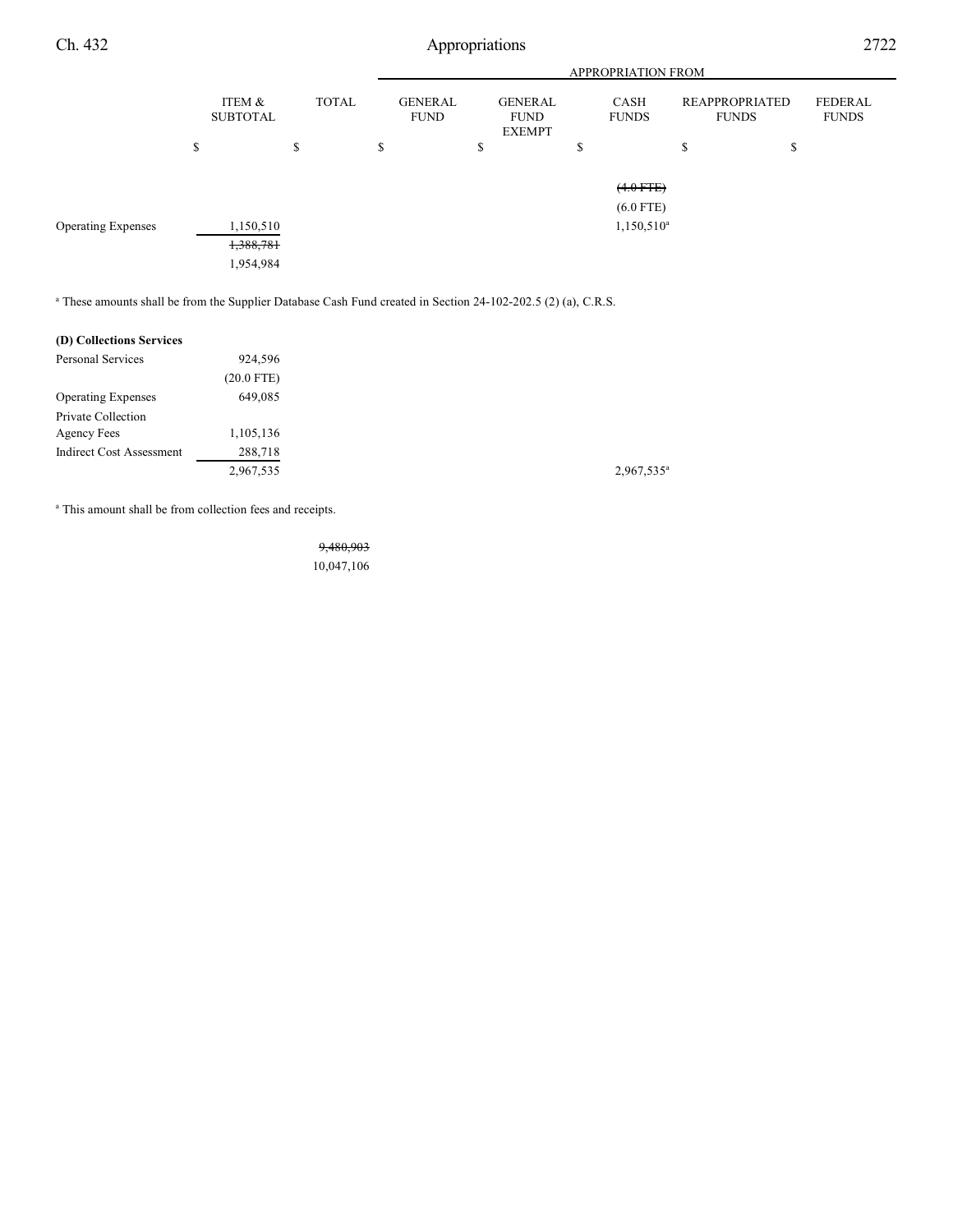## **(6) ADMINISTRATIVE COURTS**

| Personal Services         | 3,229,131    |           |  |                  |                          |
|---------------------------|--------------|-----------|--|------------------|--------------------------|
|                           | $(40.0$ FTE) |           |  |                  |                          |
| <b>Operating Expenses</b> | 556,197      |           |  |                  |                          |
| Indirect Cost Assessment  | 15,853       |           |  |                  |                          |
|                           |              | 3,801,181 |  | $93.692^{\circ}$ | $3,707,489$ <sup>t</sup> |

<sup>a</sup> This amount shall be from user fees from non-state agencies.

 $<sup>b</sup>$  This amount shall be from user fees from state agencies.</sup>

| <b>TOTALS PART XV</b> |                          |                        |                           |                            |
|-----------------------|--------------------------|------------------------|---------------------------|----------------------------|
| (PERSONNEL)           | <del>\$160,064,533</del> | <del>\$6,639,194</del> | <del>\$11,997,536</del> ° | \$141,427,803 <sup>b</sup> |
|                       | \$164,229,133            | \$6,646,114            | $$12.565.917^a$           | $$145.017.102^b$           |

<sup>a</sup> Of this amount, \$1,278,660 contains an (I) notation.

<sup>b</sup> Of this amount,  $$15,833,706$  \$18,606,588 contains an (I) notation.